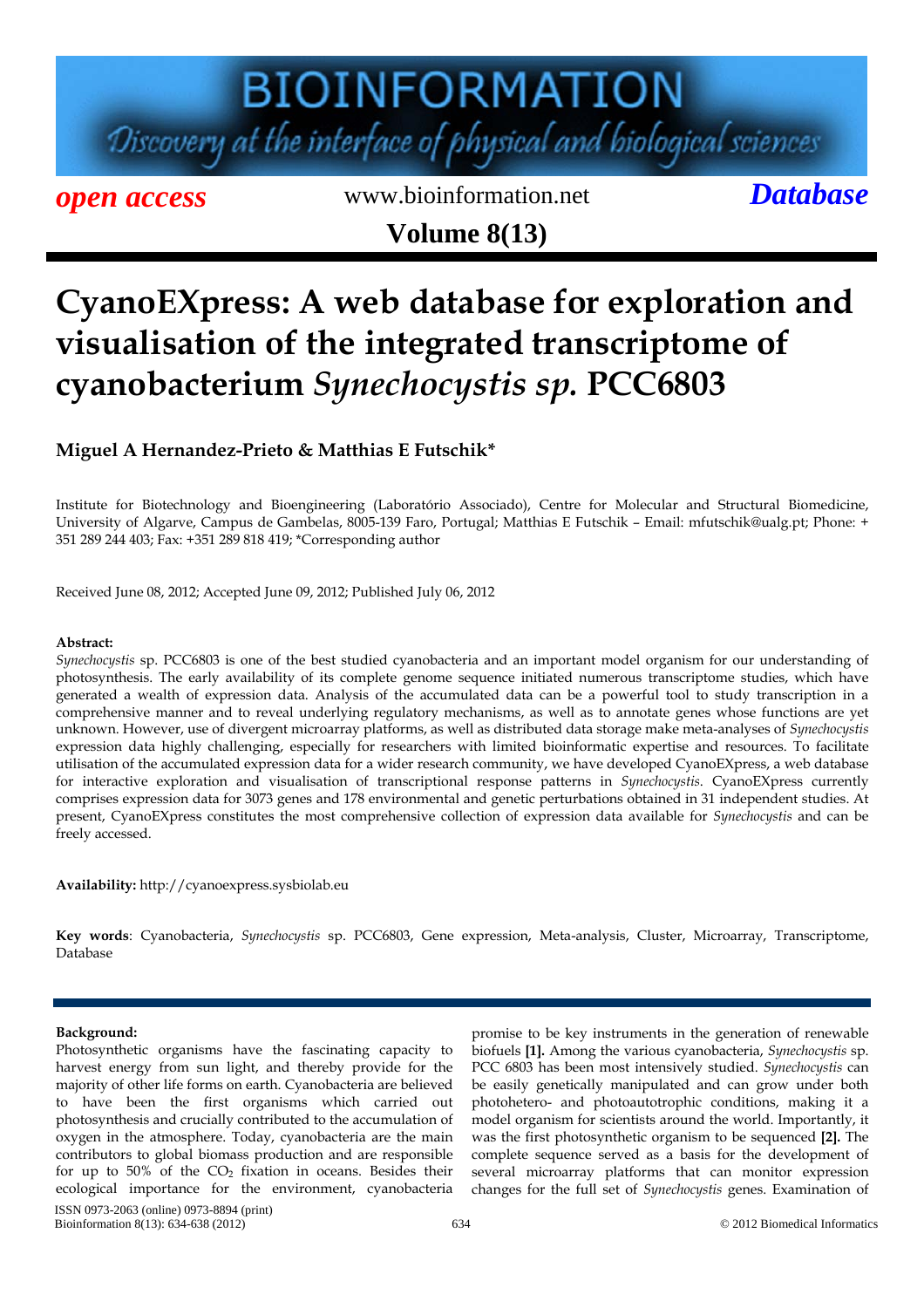generated microarray data has helped to decipher transcriptional regulation and has provided important clues to the functional relevance of specific genes. Unfortunately, the small number of samples and conditions tested in a typical microarray study limits the capacity to dissect interrelated regulatory mechanisms. Here, the integration of additional expression data from other studies can be helpful. Although public repositories offer ample expression data nowadays, utilization of these data for meta-analysis is by no means an easy task. Data needs to be collect from various repositories, that employ different query systems and data formats. Furthermore, care must be taken in their integration, as the different microarray platforms and analysis programs used in the original studies can cause additional heterogeneity in expression data. This is especially relevant in the case for *Synechocystis*. Plenty of genome-wide expression data sets have been generated over the last decades but they are dispersed at different locations and derived by different microarray technologies, hindering their direct use in meta-analyses.

#### **Scope of CyanoEXpress:**

To facilitate the use of amassed *Synechocystis* expression data, we have collected publicly available raw microarray data, processed them in standardised manner and made the integrated data set accessible on our CyanoEXpress web-server. At present, 645 genome-wide (partially replicated) microarray measurements carried out in 31 independent studies have been evaluated and incorporated into CyanoEXpress **Table 1 (see supplementary material)** The integrated data set includes expression changes due to various environmental and genetic perturbations. In total, CyanoEXpress provides over 178 expression entries for 3073 *Synechocystis* genes, which accounts for 82.5% of the genes annotated in the Cyanobase **[3].** A detailed meta-analysis of the data presented in CyanoEXpress will be published elsewhere.

#### **Data collection and implementation of web-server:**

Raw expression data were collected from the NCBI Gene Expression Omnibus **[4],** EBI ArrayExpress **[5]** and KEGG Expression database **[6].** Data processing was carried out using the R/Bioconductor platform **[7].** Datasets were individually processed and normalized by OIN (Optimised Intensitydependent Normalisation) **[8, 9].** This method performs an optimized local regression of logged fold changes across the intensity range to correct for potential dye bias. Log<sub>2</sub> fold changes were calculated with respect to the controls used in individual experiments (which were primarily *Synechocystis* wild-type cultures grown under standard conditions). Processed expression data were filtered to eliminate genes for which less than 80% of the measurements were available. To support identification of co-expression and potential coregulation, hierarchical clustering of genes was carried out on the filtered data set using the software Cluster 3.0 **[10].**  Clustering was based on complete linkage, with the Spearman correlation as similarity measure. Additionally, clustered expression matrices were generated for sub-sets of the microarrays and genes: (i) Expression data for all genes, but only for perturbations of environmental conditions, excluding data from genetic manipulation of *Synechocystis*; and (ii) expression data from all measurements, but only for a sub-set of functionally related genes (e.g., genes associated with photosynthesis and respiration). The former sub-set can aid

examination of expression changes occurring in the *Synechocystis* wild-type, whereas the latter subsets allow a more focused inspection of the regulation of particular processes. Functional annotation of genes was obtained from Cyanobase **[3].** The clustered expression matrices can be visualized and queried through a Common Gateway Interface (CGI)-based application, which is a modified version of the GeneXplorer software **[11].** CyanoEXpress is currently running on an Apache web server under an Ubuntu Linux operating system.

#### **Usage of CyanoEXpress:**

The CyanoEXpress web-site (http://cyanoexpress.sysbiolab.eu) has a simple structure: from the *Home* page **(Figure 1A)** the user can easily navigate through the different sections. A Help page provides instructions for CyanoEXpress **(Figure 1B)**. Information about the integrated microarray data sets is given on the *Sample Information* page **(Figure 1D).** Links are provided to the repositories from where the data sets were obtained, and to the publications in which the experiments are described**.** 

To visualize the clustered expression data, the user chooses one of the integrated datasets available on the *Gene Expression* page **(Figure 1C).** Here, the user can select whether they access the full set of microarrays measurements (with all perturbations included) or only measurements with environmental perturbations. Alternatively, expression data sub-sets for genes associated with specific functions can be selected (i.e., Photosynthesis and Respiration, Amino Acid Biosynthesis, Regulatory function, Transcription and Translation). Upon selection, a miniature heat map of the expression data is displayed on the left side of the page. Using the miniature map, a range of genes can be selected **(Figure 1E)** red square**,** and their expression pattern will be enlarged in a separated HTML frame (*Zoom*). The names and identifiers of the genes are given on the right side of the enlarged expression heat map. Gene identifiers are linked to the Cyanobase for following up study of the corresponding genes. The user can also query the database for specific genes, whose expression changes will be displayed. This can be done by entering a unique gene identifier or name in the *Search for* text field **(Figure 1G),** red circle. Expression changes are colour-coded by a green to red colour gradient, corresponding to decreased (green) or increased (red) expression with respect to the control sample. No differences in expression are represented by black squares, while grey squares indicate no available data. The overall graphical view is provided as a matrix formed by rows representing genes, and columns representing the environmental conditions or genetic perturbations. Finally, a simple mouse-click on a specific row generates a display of genes, which show a high correlation with the gene corresponding to that particular row **(Figure 1F).**

#### **Potential applications:**

CyanoEXpress enables examination and visualisation of gene expression changes for various experimental or genetic manipulations**.** The clustering of genes facilitates identification of coherent expression patterns, which can indicate coregulation across different conditions. For example, we found that transcripts of several subunits of NADH dehydrogenase complexes tend to be tightly clustered and display specific differential regulation upon environmental perturbations, despite originating from different operons. This observation suggests the existence of common regulatory mechanisms.

ISSN 0973-2063 (online) 0973-8894 (print) Bioinformation 8(13): 634-638 (2012) 635 © 2012 Biomedical Informatics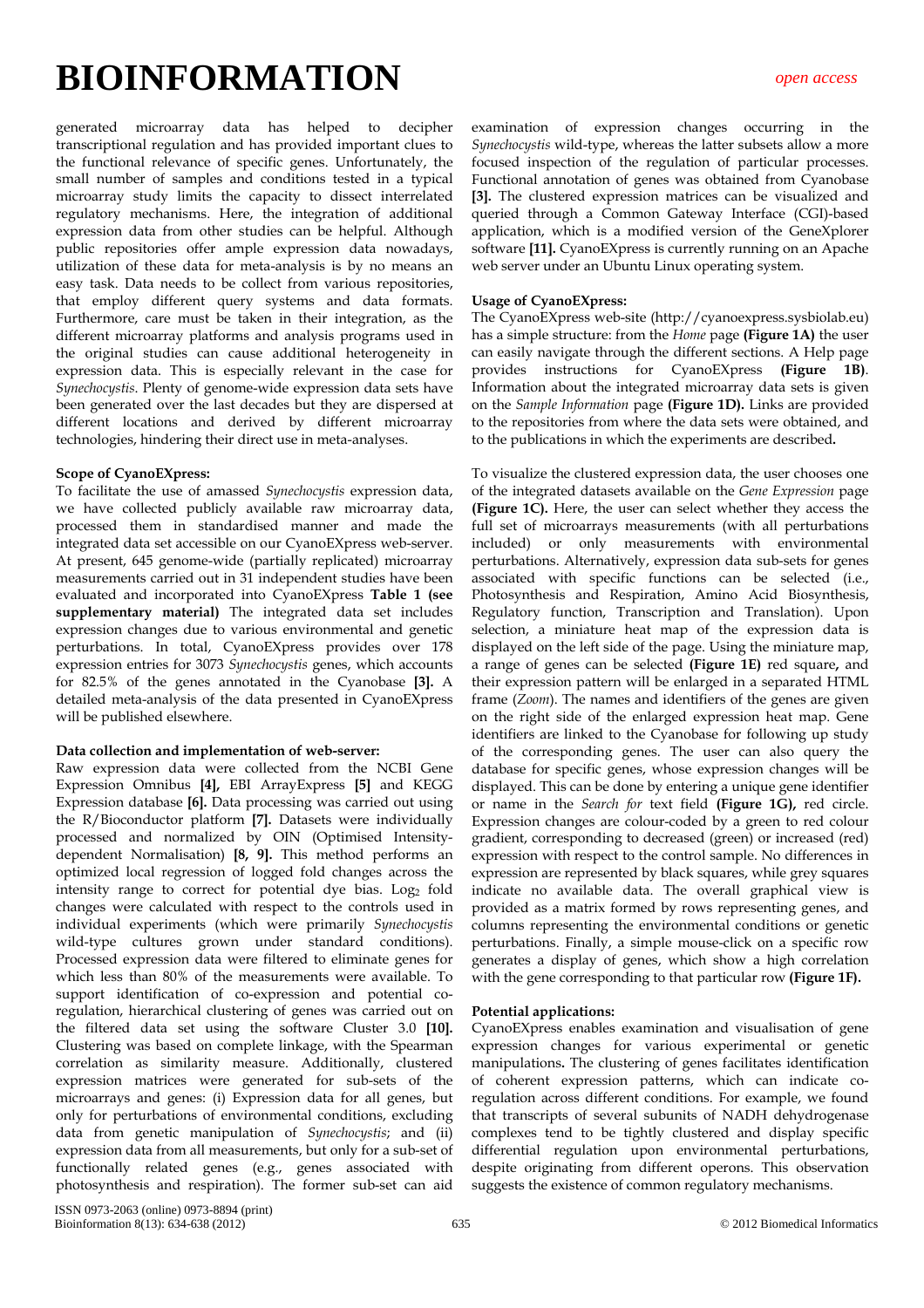Furthermore, CyanoEXpress can be used to assign unannotated genes to functions based on their co-expression with genes of known functions. This feature is advantageous given that numerous *Synechocystis* genes are yet to be assigned functions. For instance, we found that the expression of *sll1735* (cupS), for which no functional annotation has been given in

Cyanobase, is correlated with genes encoding for NADH dehydrogenase subunits 4 and 5, and is similarly strongly upregulated under CO<sub>2</sub> limitation. Such co-expression indicates a potential functional association of *sll1735* with NADH dehydrogenase.



**Figure 1:** CyanoEXpress website. An introduction to CyanoEXpress is provided on its *Home* page **(A)** and instructions for its use are given on the *Help* page **(B).** Data sets can be selected on the *Gene Expression page* **(C)** and information regarding the integrated microarray studies can be found on the *Samples information page* **(D).** After selection of the data set, the CyanoEXpress can display the expression changes across different perturbations for a set of clustered genes **(E),** the co-expression and correlation with a selected gene **(F)** or the expression data for single gene upon query **(G).** 

#### **Future development:**

ISSN 0973-2063 (online) 0973-8894 (print) Bioinformation 8(13): 634-638 (2012) 636 © 2012 Biomedical Informatics CyanoEXpress will be routinely updated and expanded as new datasets become available. An option for the direct download of expression data for selected gene sets will be implement in the

near future. Finally, upcoming versions of CyanoEXpress will include a wider range of biological processes, for which specific expression matrices will be provided.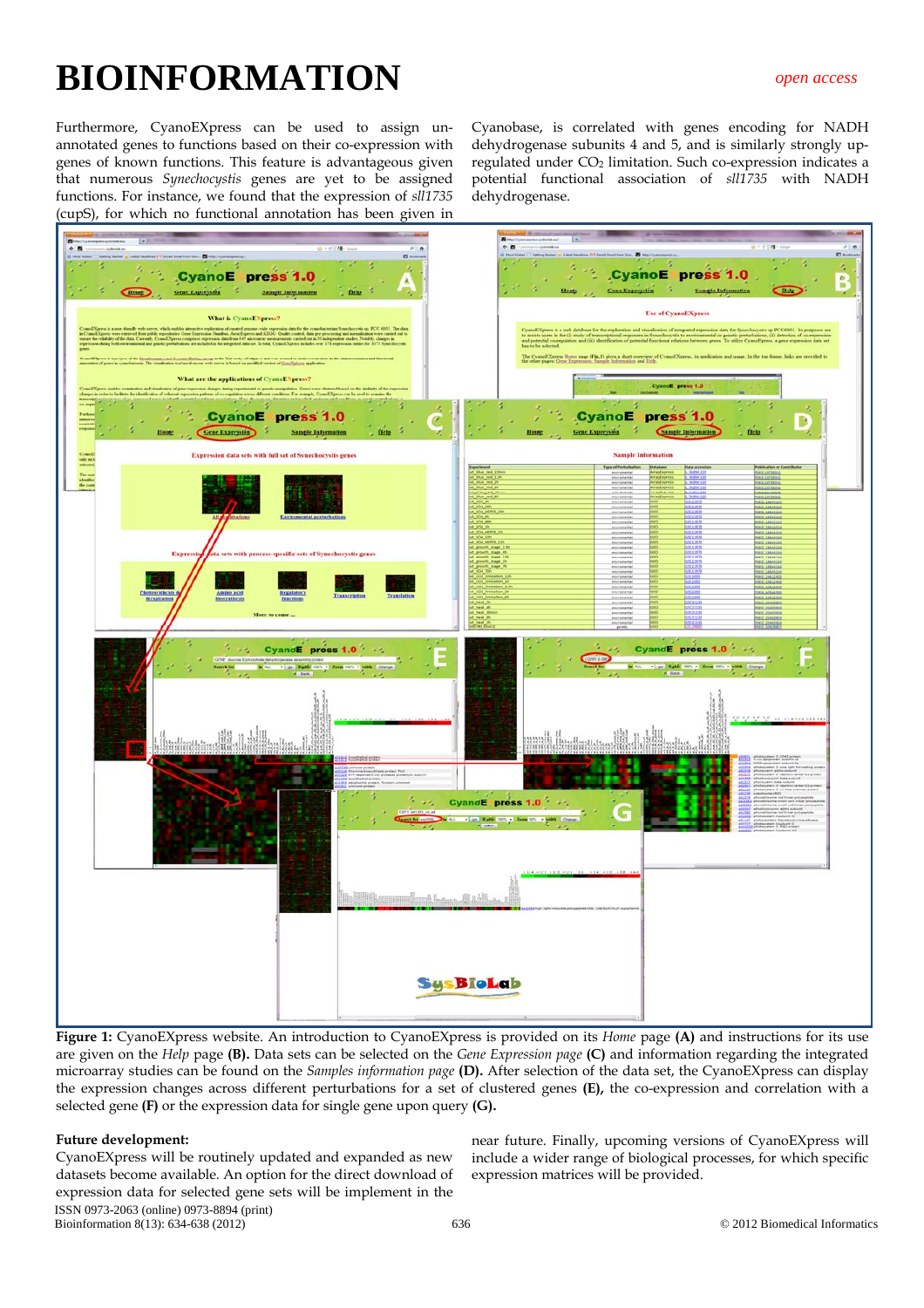#### **Acknowledgement:**

We thank Ravi Kiran Reddy Kalathur and Trudi Semeniuk for critically reading the manuscript. The work presented was supported by the Portuguese *Fundação para a Ciência e a Tecnologia* (PEst-OE/EQB/LA0023/2012; PTDC/BIA-MIC/101036/2008).

#### **References:**

- **[1]** Parmar A *et al. Bioresource Technology.* 2011 **102**: 10163 [PMID: 21924898]
- **[2]** Kaneko T *et al*. *DNA Res.* 1996 **3**: 185 [PMID: 8905238]
- **[3]** Nakamura Y *et al*. *Nucleic Acids Res.* 1998 **26**: 63 [PMID: 9399802]
- **[4]** http://www.ncbi.nlm.nih.gov/geo/
- **[5]** http://www.ebi.ac.uk/arrayexpress/
- **[6]** http://www.genome.jp/kegg/expression/
- **[7]** http://www.bioconductor.org/
- **[8]** Futschik M & Crompton T, *Genome Biol.* 2004 **5**: R60 [PMID: 15287982]
- **[9]** Futschik ME & Crompton T, *Bioinformatics.* 2005 **21**: 1724 [PMID: 15585527]
- **[10]** de Hoon MJ *et al*. *Bioinformatics*. 2004 **20**: 1453 [PMID: 14871861]
- **[11]** Rees CA *et al*. *BMC Bioinformatics.* 2004 **5**: 141 [PMID: 15458579]

#### **Edited by P Kangueane**

**Citation: Hernandez-Prieto & Futschik,** Bioinformation 8(13): 634-638 (2012)

**License statement:** This is an open-access article, which permits unrestricted use, distribution, and reproduction in any medium, for non-commercial purposes, provided the original author and source are credited